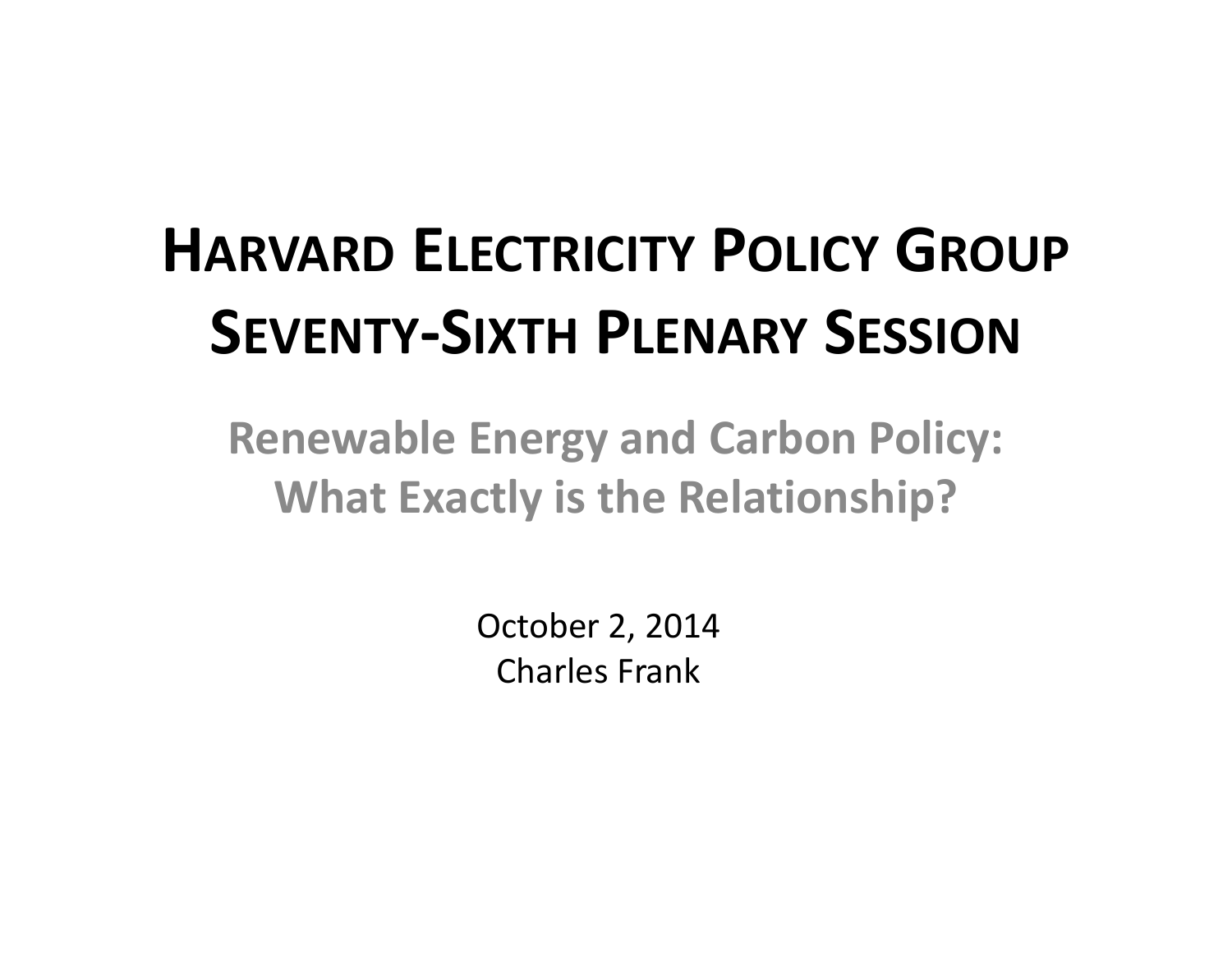## QUESTION: Can renewable incentives substitute for carbon regulation?

- $\square$ Renewable Incentives
- Feed‐in tariffs
- $-$  Renewal Portfolio Standards and renewable energy certificates
- – $-$  Tax benefits, including production tax credits and investment tax credits
- $\square$ Carbon Regulation
- Carbon price through carbon tax
- $-$  Carbon price through cap and trade
- Carbon emission standards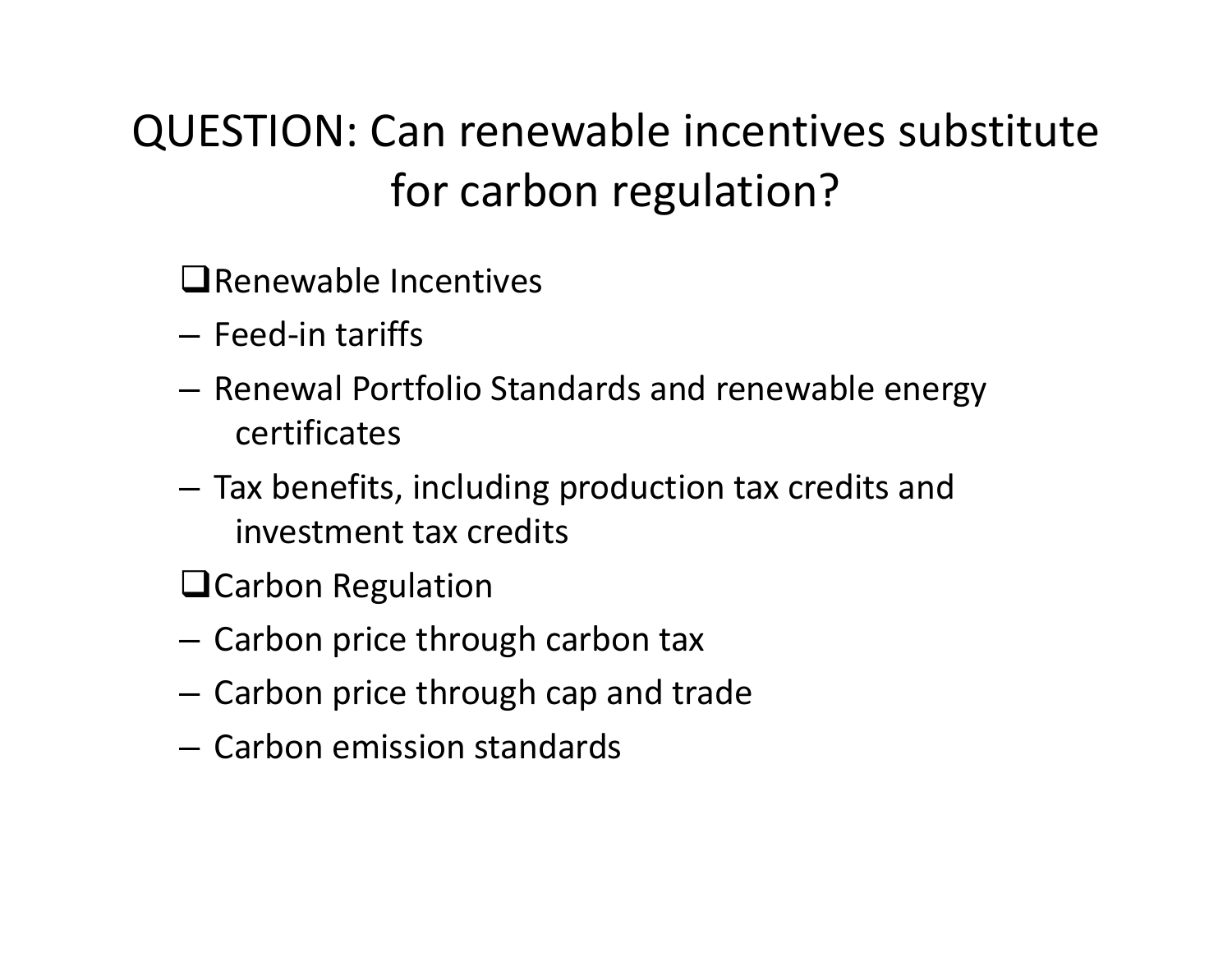### SOME PROBLEMS WITH RENEWABLE INCENTIVES

- Can cause unnecessary increases in capacity
- Capacity increases may not be justified by energy savings and CO2 emission reductions
- May reduce emissions very little if renewable energy displaces CC natural gas or nuclear rather than coal
- Renewables provide little system benefits and may generate substantial system costs
- Are not technology neutral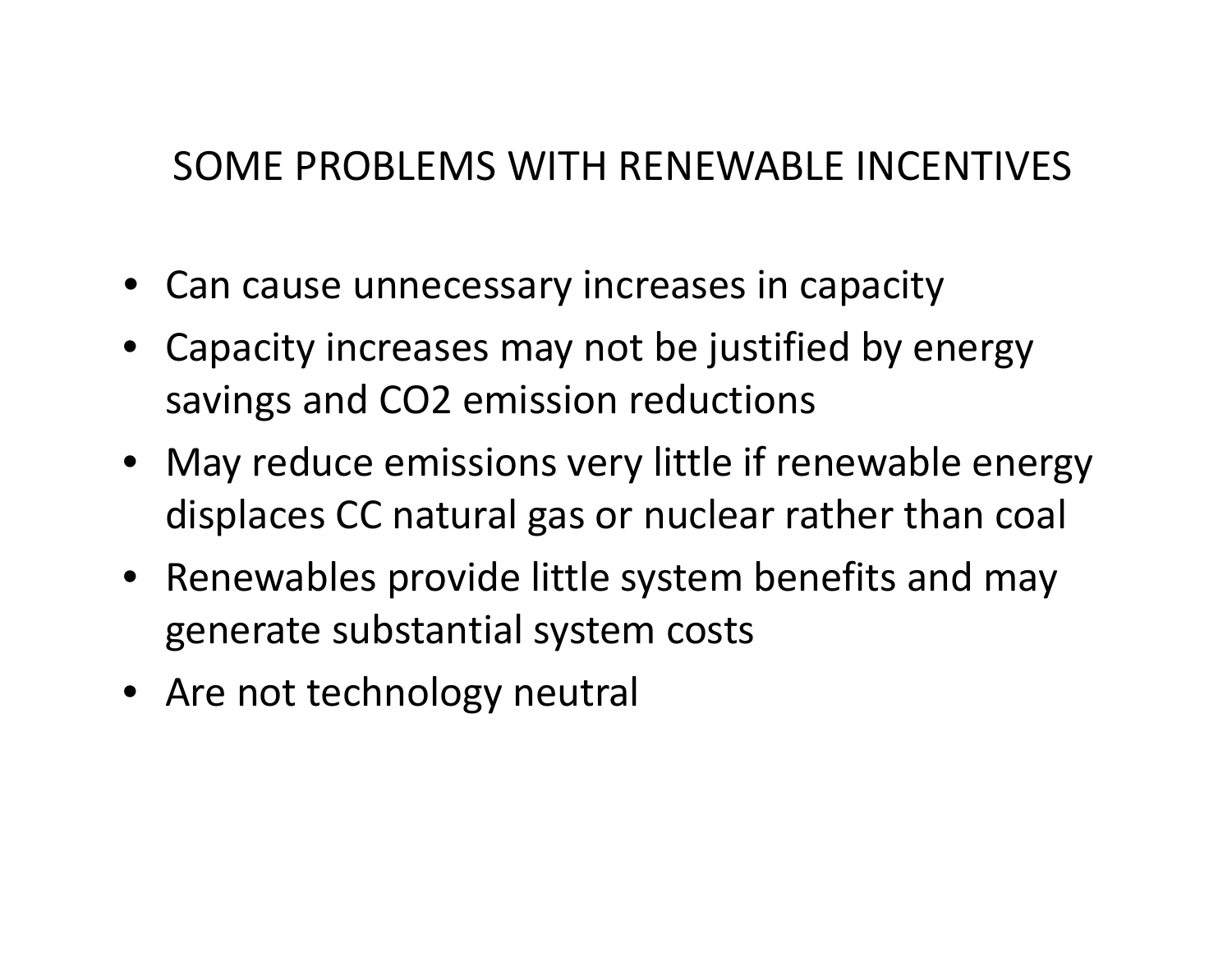### **ELECTRICITY CAPACITY ADDITIONS (GW)**

### **TOTAL GENERATING CAPACITY WIND AND SOLAR CAPACITY**

|           |      |               |      | %                      |                                |      |      |                    | %           |
|-----------|------|---------------|------|------------------------|--------------------------------|------|------|--------------------|-------------|
| Year      | 2007 |               |      | 2011 Change Change     | Year                           | 2007 |      | 2011 Change Change |             |
| Germany   |      |               |      |                        | 134.3 159.5 25.2 18.8% Germany | 26.1 | 54.2 |                    | 28.1 107.9% |
| Spain     | 88.8 |               |      | 101.8 13.1 14.7% Spain |                                | 15.6 | 26.0 |                    | 10.4 67.2%  |
| <b>UK</b> | 83.5 | 93.2          |      | 9.6 11.5% UK           |                                | 2.5  | 7.5  |                    | 5.0 202.0%  |
| US        |      | 994.9 1,052.9 | 58.0 | 5.8% US                |                                | 17.0 | 47.5 |                    | 30.5 179.4% |

### **Most additions to capacity are wind and solar capacity**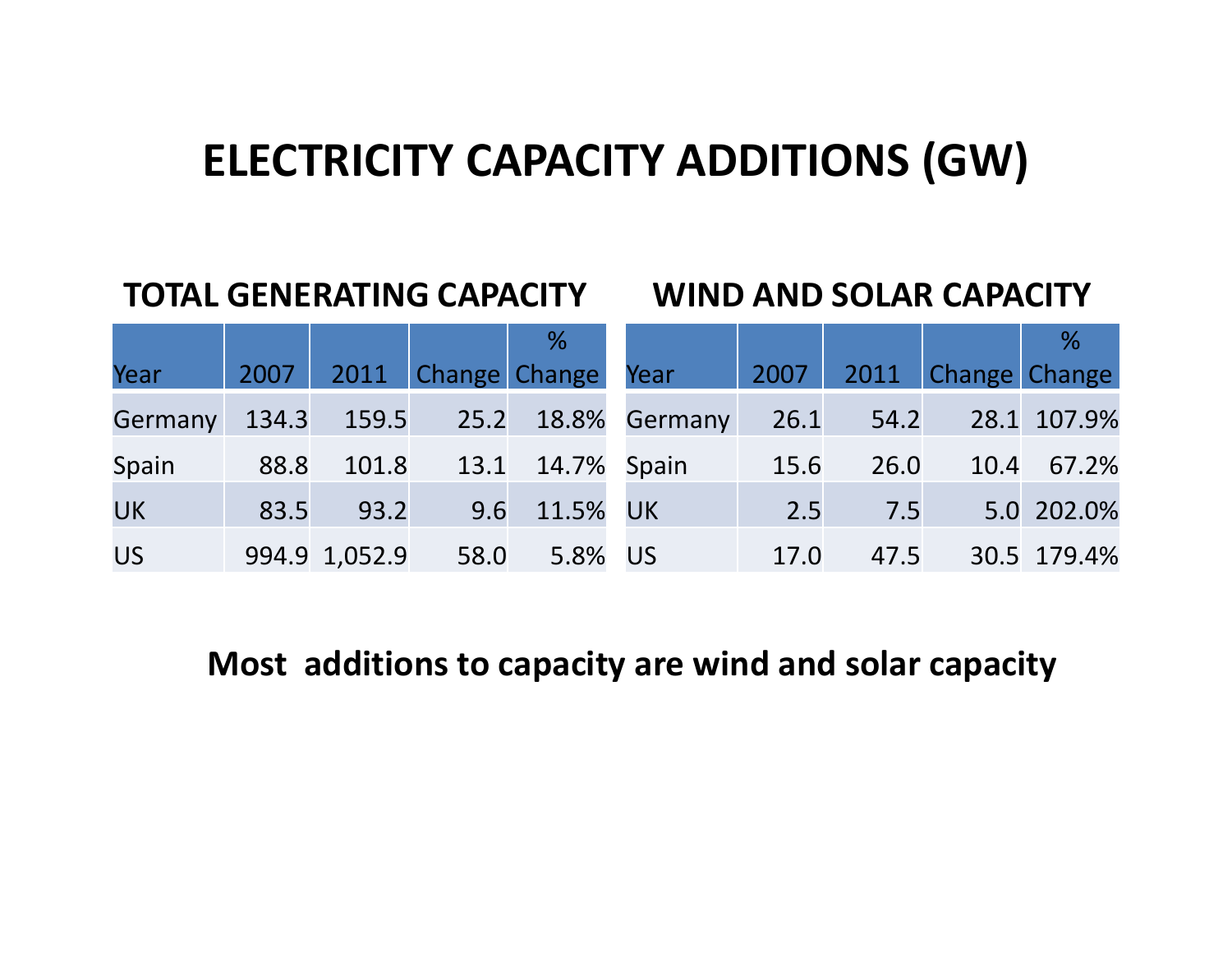### **CAPACITY AND CONSUMPTION**

### **GENERATING CAPACITY (GW) ELECTRIC CONSUMPTION (TWh)**

|                |      |                    | %                       |                                                        |       |             |                          | %                    |
|----------------|------|--------------------|-------------------------|--------------------------------------------------------|-------|-------------|--------------------------|----------------------|
| Year           |      |                    | 2007 2011 Change Change | Year                                                   | 2007  |             |                          | 2011 Change Change   |
| <b>Germany</b> |      |                    |                         | 134.3 159.5 25.2 18.8% Germany 550.6 537.9 -12.7 -2.3% |       |             |                          |                      |
| Spain          | 88.8 |                    | 101.8 13.1 14.7% Spain  |                                                        | 255.2 |             |                          | $243.9 -11.3 -4.4\%$ |
| <b>UK</b>      | 83.5 | 93.2               | 9.6 11.5% UK            |                                                        |       | 345.0 320.9 |                          | $-24.1 - 7.0\%$      |
| <b>US</b>      |      | 994.9 1,052.9 58.0 | 5.8% US                 |                                                        |       |             | 3890.2 3882.6 -7.6 -0.2% |                      |

Capacity increases not necessary to meet demand.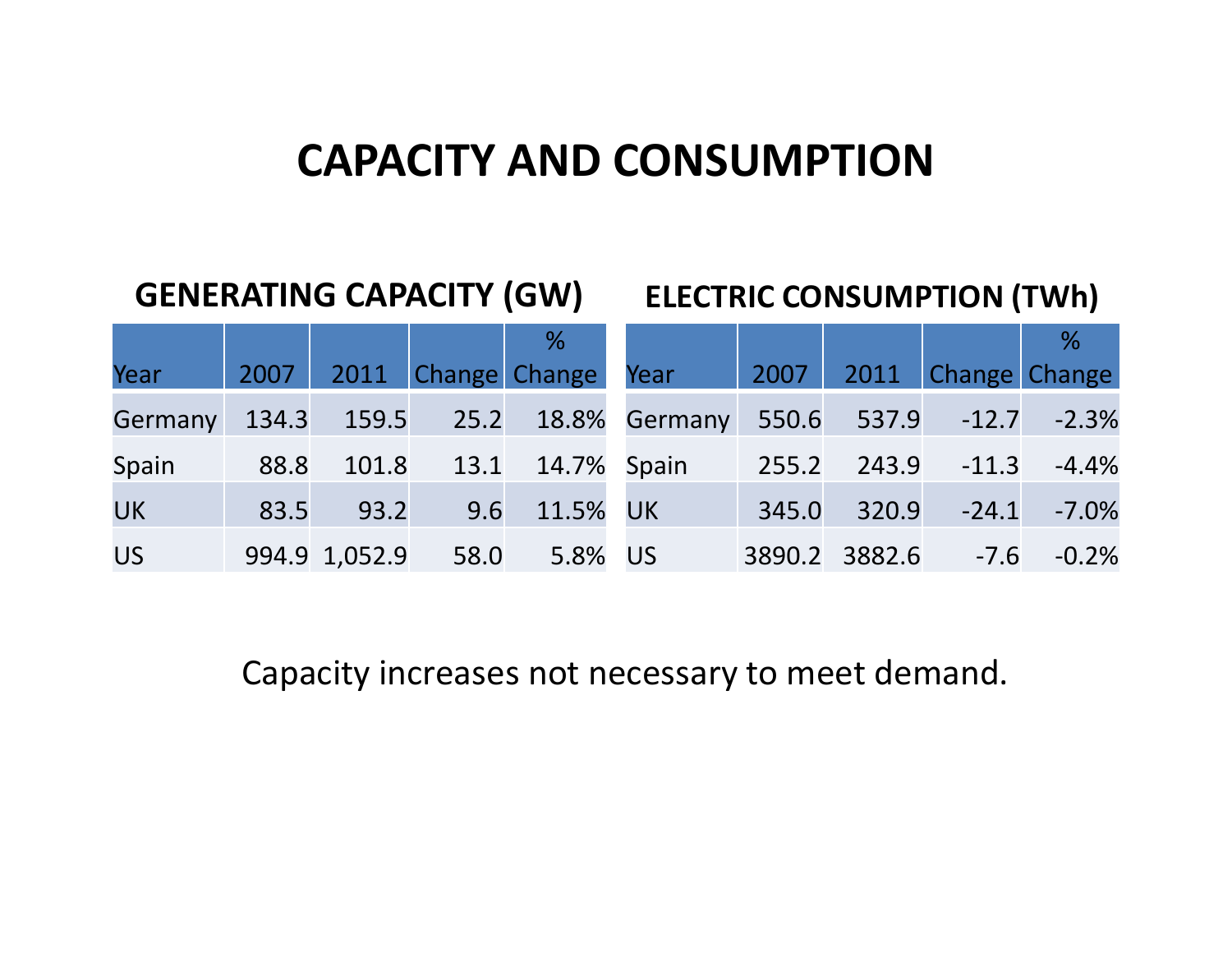### **NET BENEFITS PER MW OF CAPACITY**

|           | DISPLACING COAL OFF PEAK AND GAS SC ON PEAK (\$thousand) |                                                            |                         |        |                      |                      |                     |                     |  |  |  |
|-----------|----------------------------------------------------------|------------------------------------------------------------|-------------------------|--------|----------------------|----------------------|---------------------|---------------------|--|--|--|
|           | <b>ENERGY SAVINGS</b>                                    |                                                            | <b>EMISSION SAVINGS</b> |        | <b>TOTAL SAVINGS</b> |                      | <b>NET BENEFITS</b> |                     |  |  |  |
|           | Wind                                                     | Solar                                                      | Wind                    | Solar  | Wind                 | Solar                | Wind                | Solar               |  |  |  |
| Germany   | \$90.9                                                   | \$62.4                                                     | \$76.9                  | \$39.0 | \$167.8              | \$101.4              | (5102.4)            | (\$250.0)           |  |  |  |
| Spain     | \$115.9                                                  | \$122.8                                                    | \$98.2                  | \$76.8 | \$214.0              | \$199.6              | (556.2)             | ( \$151.9)          |  |  |  |
| <b>UK</b> | \$132.1                                                  | \$53.2                                                     | \$112.0                 | \$33.4 | \$244.0              | \$86.6               | (526.1)             | (5264.8)            |  |  |  |
| <b>US</b> | \$112.3                                                  | \$74.9                                                     | \$127.4                 | \$75.2 | \$239.6              | \$150.0              | ( \$30.6)           | (5201.4)            |  |  |  |
|           |                                                          | DISPLACING GAS CC OFF PEAK AND GAS SC ON PEAK (\$thousand) |                         |        |                      |                      |                     |                     |  |  |  |
|           | <b>ENERGY SAVINGS</b>                                    |                                                            | <b>EMISSION SAVINGS</b> |        |                      | <b>TOTAL SAVINGS</b> |                     | <b>NET BENEFITS</b> |  |  |  |
|           | Wind                                                     | Solar                                                      | Wind                    | Solar  | Wind                 | Solar                | Wind                | Solar               |  |  |  |
| Germany   | \$140.0                                                  | \$84.1                                                     | \$33.0                  | \$19.7 | \$173.1              | \$103.8              | (597.1)             | (5247.7)            |  |  |  |
| Spain     | \$178.0                                                  | \$165.0                                                    | \$42.2                  | \$38.7 | \$220.2              | \$203.8              | (550.0)             | (5147.7)            |  |  |  |
| <b>UK</b> | \$202.3                                                  | \$71.4                                                     | \$48.1                  | \$16.8 | \$250.4              | \$88.2               | (519.8)             | (5263.2)            |  |  |  |
| <b>US</b> | \$87.7                                                   | \$62.3                                                     | \$54.7                  | \$37.9 | \$142.4              | \$100.2              | (5127.8)            | (5251.3)            |  |  |  |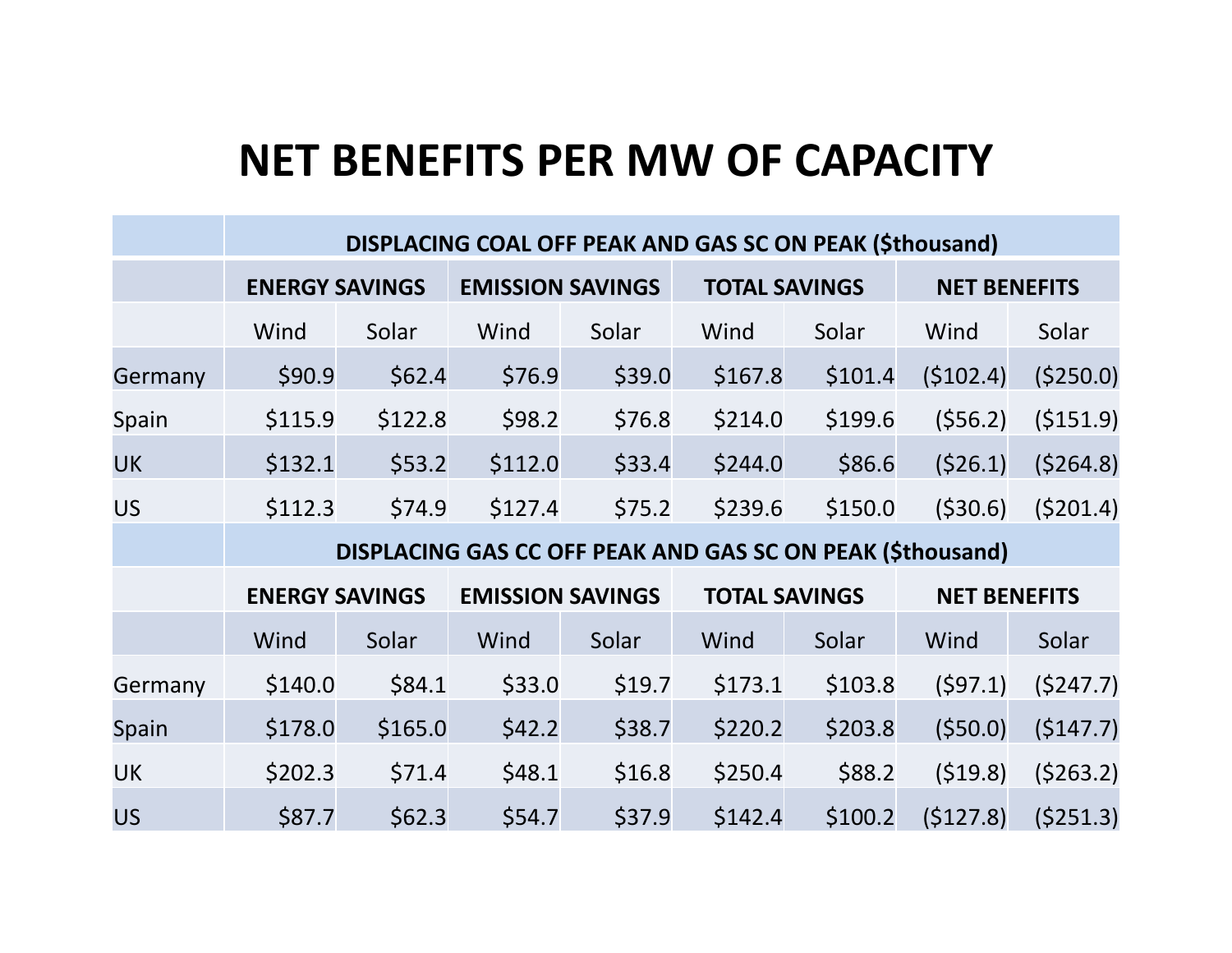### SYSTEM BENEFITS AND COSTS

- Wind and solar capacity contributes very little to system reliability, particularly with high penetration.
- Wind and solar production can cause premature retirement of nuclear and gas CC plants.
- Wind and solar may require substantial investments in transmission.
- Wind and solar intermittency can impose additional balancing costs.
- Intermittency imposes significant cycling costs by (a) increasing maintenance cost, (b) reducing energy efficiency and (c) increasing CO2 emissions of fossil fuel power plants.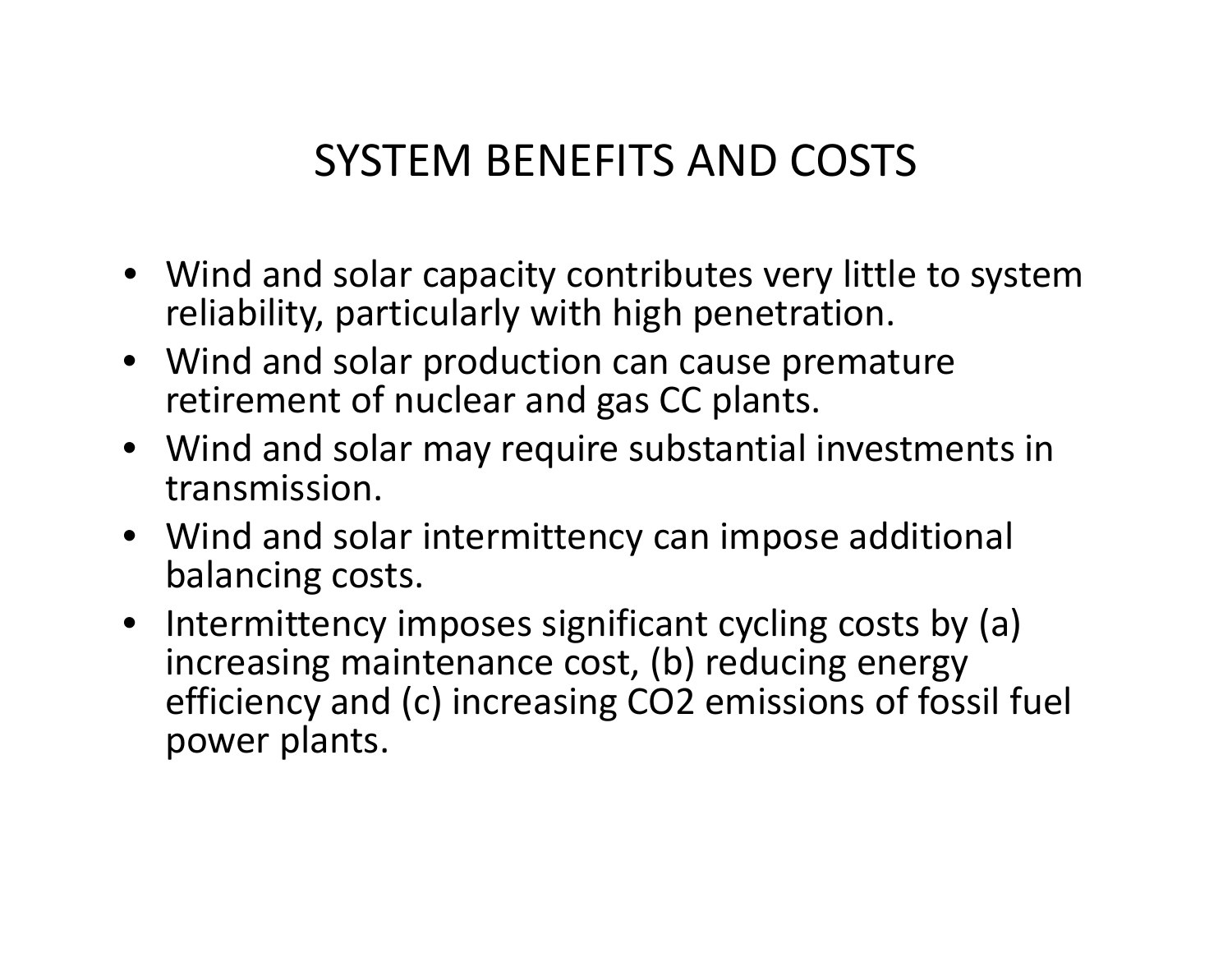## TECHNOLOGY BIAS

- Renewable incentives are often technology biased, e.g. solar over other renewables
- Renewable incentives normally exclude no‐ carbon alternatives, e.g. hydro and nuclear
- Renewable incentives exclude increased fuel efficiency, e.g. gas CC and supercritical coal
- Renewable incentives not designed to minimize CO2 emissions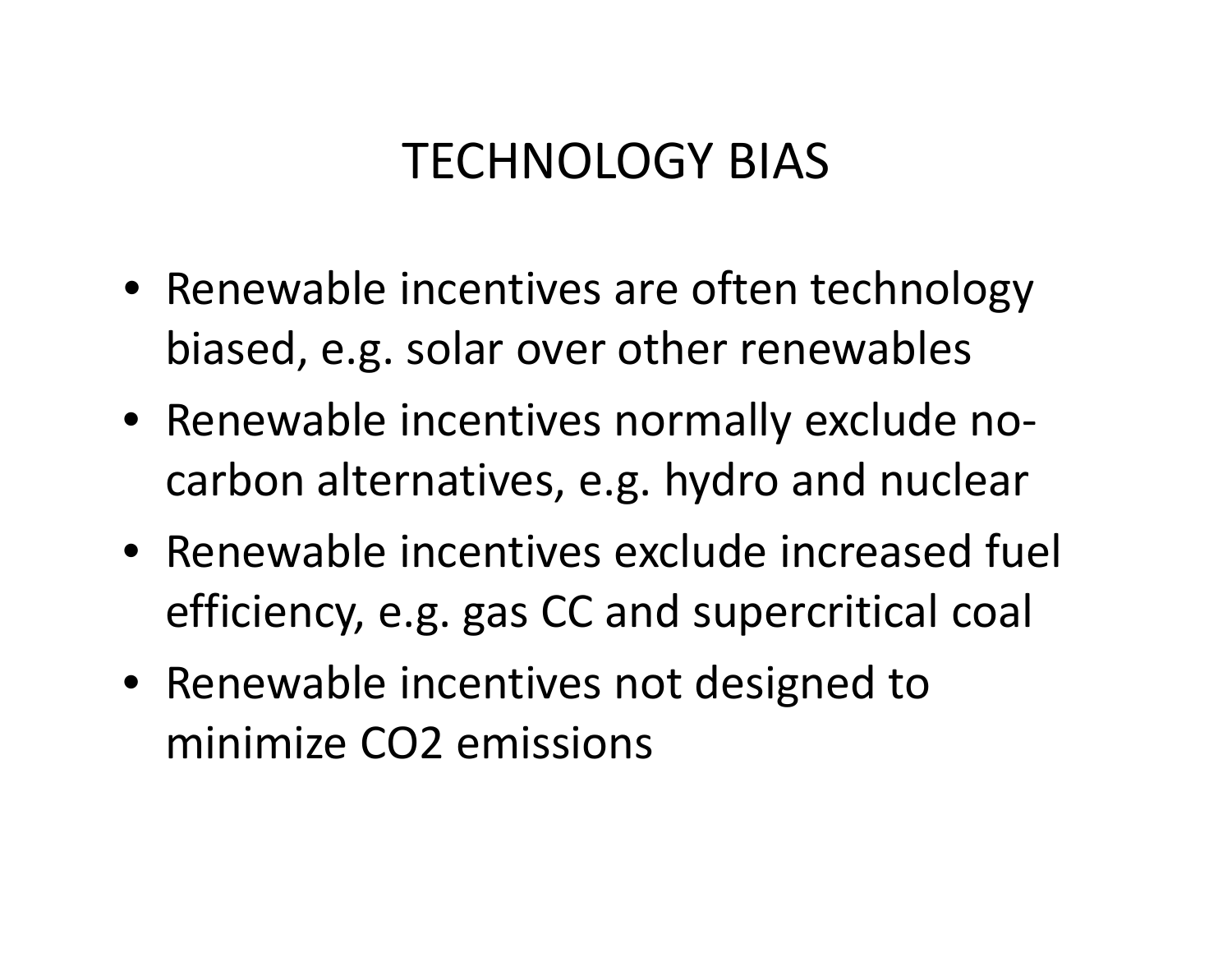## CARBON PRICE REGULATION

- Technology neutral; aimed at CO2 emission reductions whatever the energy source
- Can achieve emission reductions by merit‐ order dispatch with no capacity increases
- Can achieve the lowest cost CO2 emission reductions in both short‐ and long‐term
- Can be combined with internalization of system benefits and costs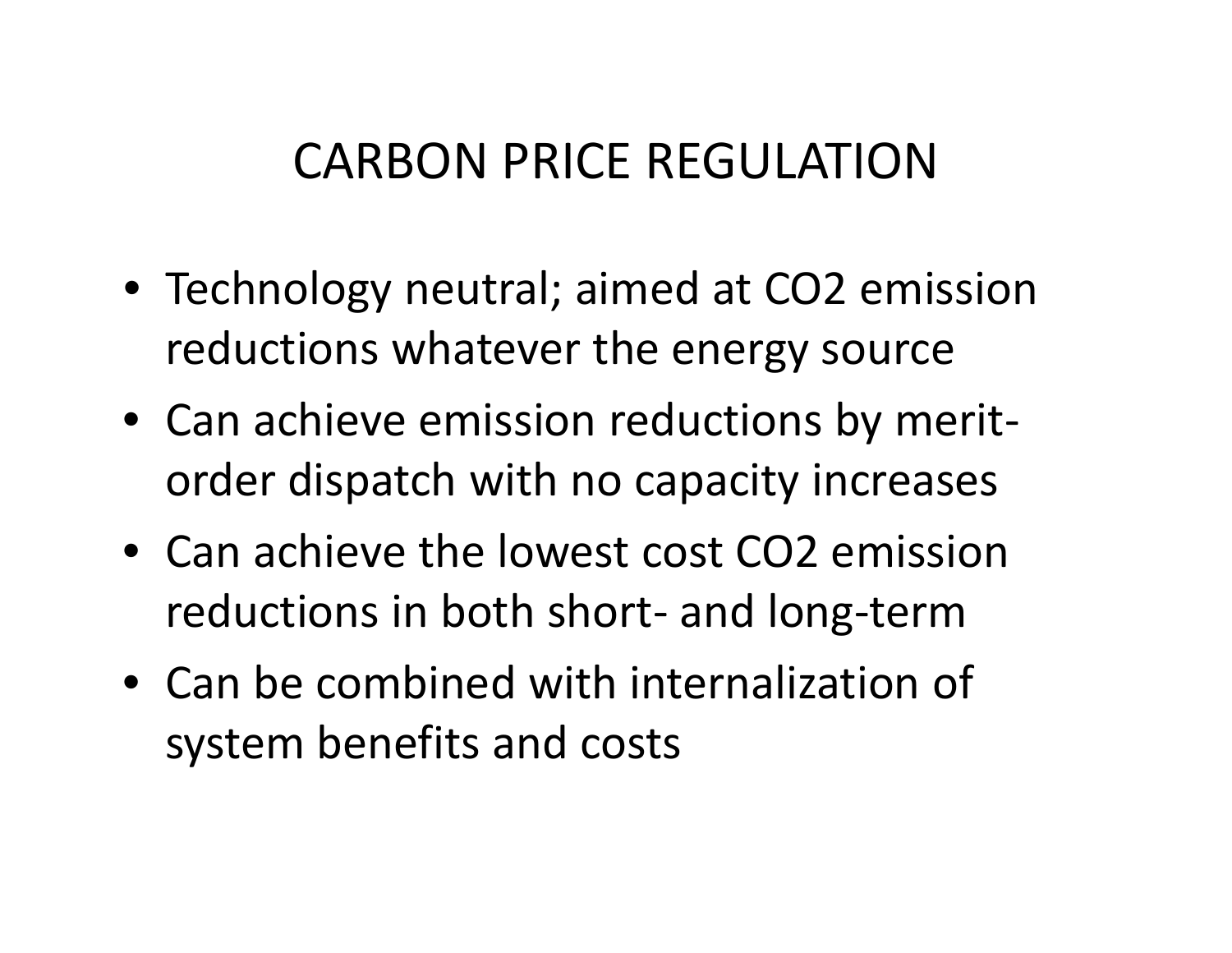## CAPACITY FACTOR ASSUMPTIONS

|                                                          | <b>Full Year</b> |       | <b>Off-Peak</b> |       | <b>On-Peak</b> |       |  |  |
|----------------------------------------------------------|------------------|-------|-----------------|-------|----------------|-------|--|--|
|                                                          | Wind             | Solar | Wind            | Solar | Wind           | Solar |  |  |
| <b>Germany (1) (5)</b>                                   | 18.8%            | 10.3% | 18.1%           | 8.0%  | 25.9%          | 33.5% |  |  |
| Spain (2) (5)                                            | 24.0%            | 20.3% | 23.1%           | 15.7% | 33.1%          | 66.0% |  |  |
| UK (3) (5)                                               | 27.4%            | 8.8%  | 26.4%           | 6.8%  | 37.7%          | 28.7% |  |  |
| US(4)(5)                                                 | 31.2%            | 19.9% | 30.0%           | 15.4% | 42.9%          | 64.6% |  |  |
| (1) Full Year Mean 2007-2011 from EIA international data |                  |       |                 |       |                |       |  |  |

(2) Full year Mean 2010‐2011 from EIA international data

(3) Full Year Mean 2011‐2013 from DUKES 2014, Chapter 6, Table 6.5

(4) Full Year Mean from EIA, Monthly Electricity Report

(5) Ratios of Off and On Peak based on Japanese data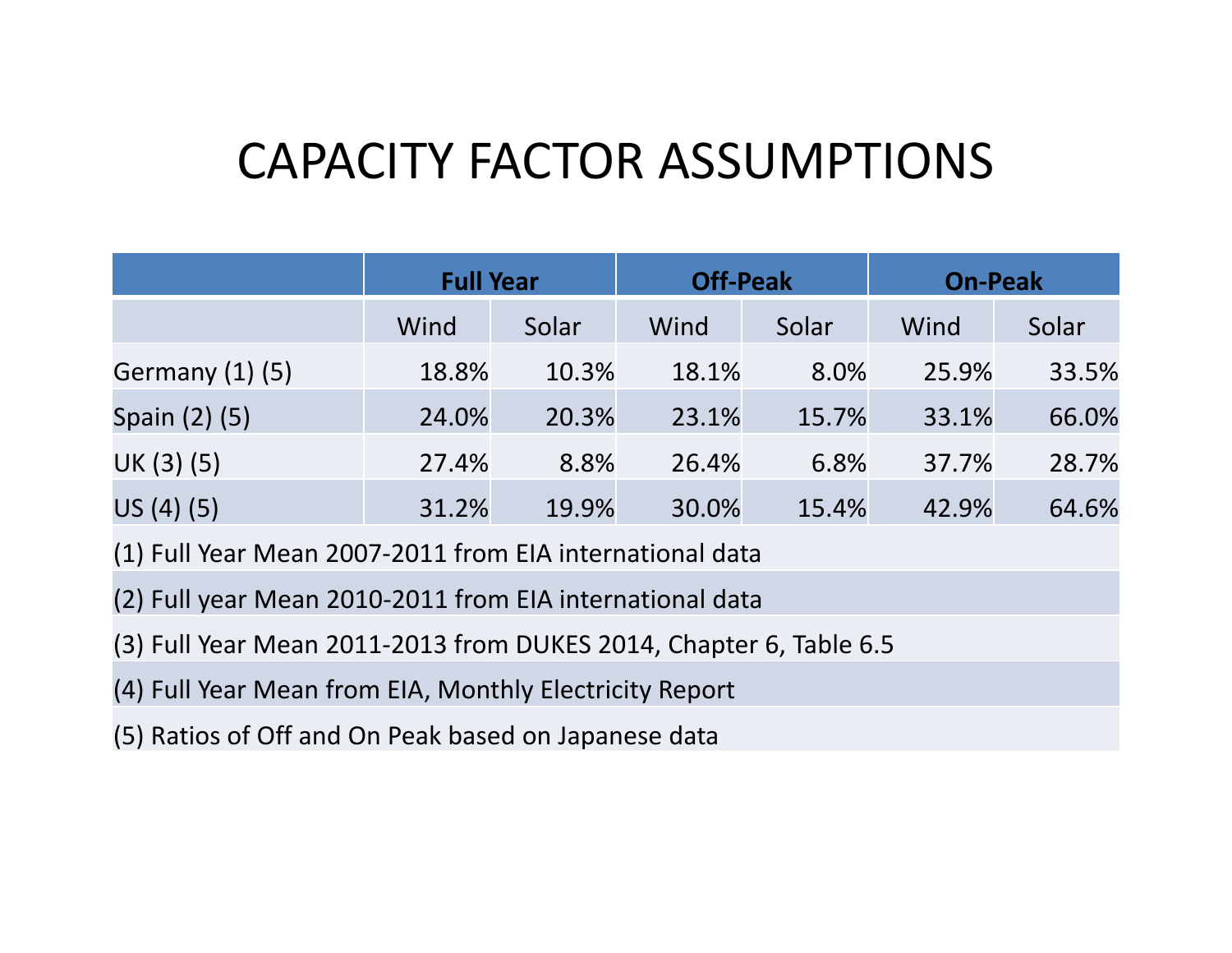### FUEL PRICE ASSUMPTIONS

|                                    | 2013 Price/ton                     | 2013 Price/mmbtu |         |  |  |  |  |  |  |
|------------------------------------|------------------------------------|------------------|---------|--|--|--|--|--|--|
|                                    | Coal                               | Coal $(5)$       | Gas     |  |  |  |  |  |  |
| Germany (1)                        | \$81.69                            | \$3.84           | \$10.72 |  |  |  |  |  |  |
| Spain (2)                          | \$81.69                            | \$3.84           | \$10.68 |  |  |  |  |  |  |
| <b>UK (3)</b>                      | \$81.69                            | \$3.84           | \$10.63 |  |  |  |  |  |  |
| US(4)                              | \$71.39                            | \$3.36           | \$3.71  |  |  |  |  |  |  |
| Source: BP Statistical Review 2014 |                                    |                  |         |  |  |  |  |  |  |
|                                    | (1) German Import Price for gas    |                  |         |  |  |  |  |  |  |
|                                    | (2) Average Germany and UK for gas |                  |         |  |  |  |  |  |  |
| (3) Heren NPB Index for gas        |                                    |                  |         |  |  |  |  |  |  |
| (4) US Henry Hub for gas           |                                    |                  |         |  |  |  |  |  |  |
| (5) mmbtu/metric ton coal          |                                    |                  |         |  |  |  |  |  |  |